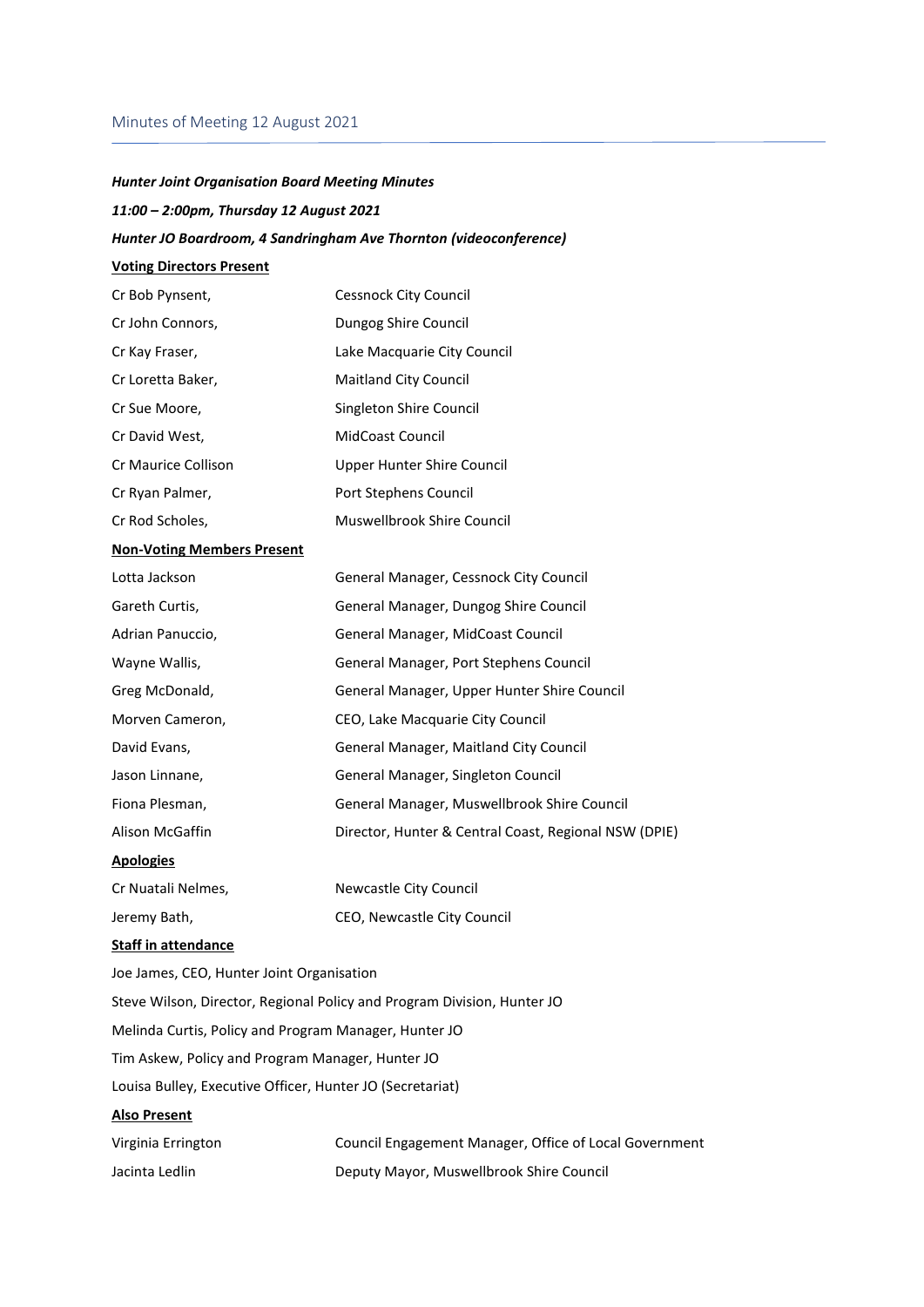*The meeting opened at 11:00am.*

#### **Item 1 Welcomes and Apologies**

#### **1.1 Acknowledgment of Country**

*The Chair welcomed the members to the meeting, and noted the apologies. The Chair welcomed Cr Rod Scholes to the meeting as the new Mayor of Muswellbrook Shire Council.*

#### *Resolved:*

• *That the apologies be noted.*

*Moved: Sue Moore*

*Seconded: Kay Fraser*

*Carried.*

#### **1.2 Conflicts of Interest**

*The Chair called for any conflicts of interest to be registered by members of the Board.* 

*The Mayor of Port Stephens' standing declaration of interest on matters relating to the Newcastle Airport was noted. No other conflicts were noted.*

#### **2. Minutes of Previous Meeting**

#### **2.1 Minutes of Meeting 10 June 2021**

*The minutes were taken as read.* 

#### **2.2 Minutes of Extraordinary meeting 29 June 2021**

*The minutes were taken as read*

# **3. Confirmation of Minutes & Business Arising from Minutes**

# *Resolved:*

- *That the minutes of previous meetings of 10 June 2021 be adopted*
- *That the minutes of previous meetings of 29 June 2021 be adopted*

*Moved: Loretta Baker*

*Seconded: Sue Moore*

*Carried.*

# **4. Presentations**

#### **4.1 Hunter Central Coast Resource Recovery Strategy Presentation**

*Eloise Lobsey gave a presentation on the review and updating of the Regional Waste & Resource Recovery (WARR) Strategy.*

#### **4.2 Updates – Circular Economy Roadmap & Procurement Projects**

*Tim Askew provided a presentation and overview of the directions and recommendation included in the draft Regional Circular Economy Roadmap.*

# **5. Correspondence**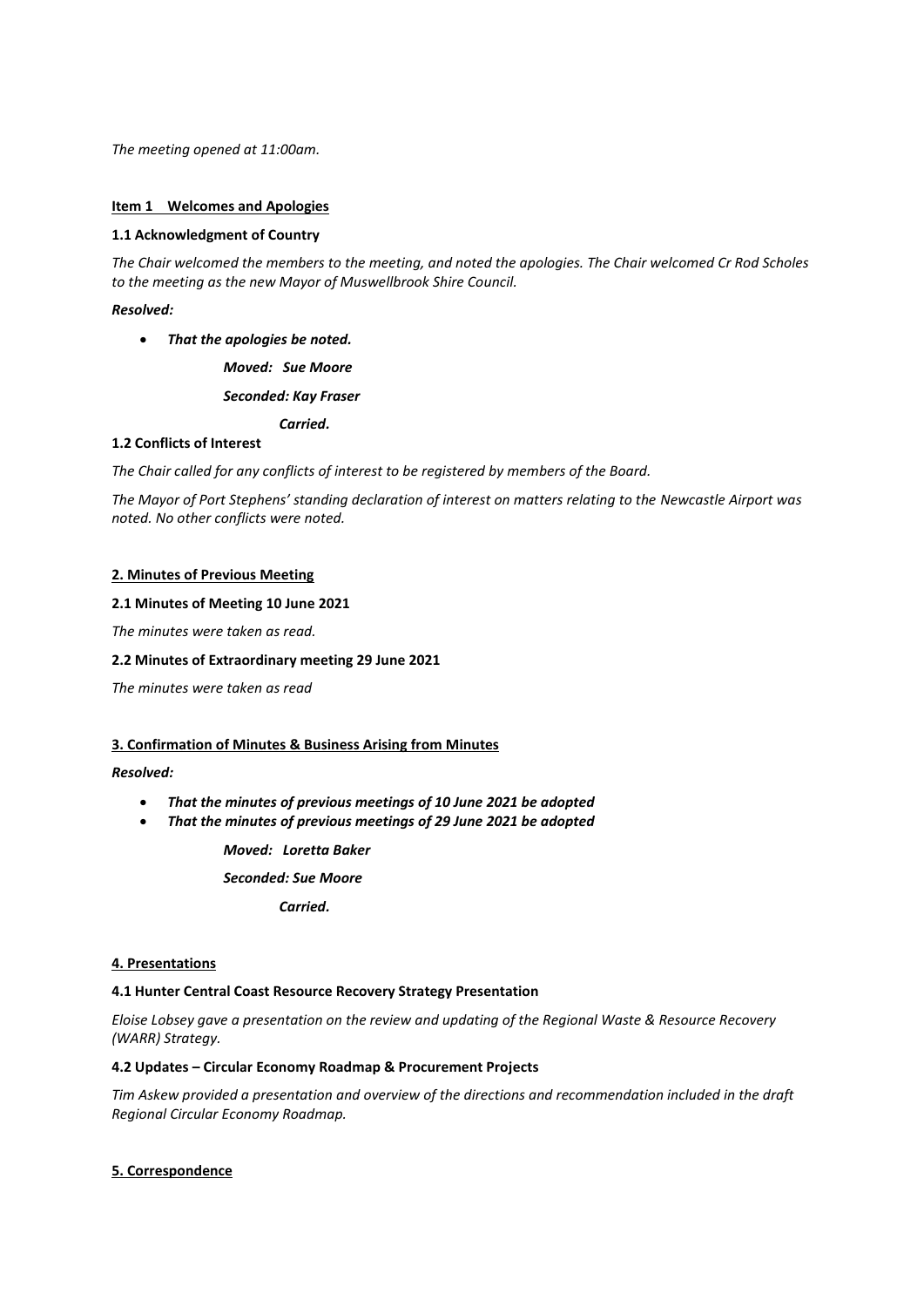*The correspondence was taken as read. The Board noted that an attachment had been included in the papers that should be removed from the documents prior to their publication on the Hunter JO Website.*

# *Resolved:*

• *That the update be received and noted*

*Moved: Sue Moore Seconded: Ryan Palmer Carried.*

# **6. Reports**

#### **6.1 CEO Report – Collaboration & Advocacy**

*The report was taken as read. The Board asked that the CEO seek feedback on the Hunter JO submissions to the BLER Fund, particularly those where the Hunter JO was unsuccessful.*

#### *Resolved:*

- *That the update be received and noted*
- *That the CEO seek feedback on the Hunter JO's submissions to the BLER Funding*

*Moved: Bob Pynsent*

*Seconded: John Connors*

*Carried.*

# **6.2 Hunter JO June 2021 EOFY Profit & Loss Statement**

*The CEO spoke briefly to the report.*

#### *Resolved:*

• *That the Profit and Loss Statement for period ending June 2021 be received and noted*

*Moved: David West*

*Seconded: Ryan Palmer*

*Carried.*

# **6.3 Hunter JO Program Delivery Highlights**

*The Director RPPD spoke to the report.*

#### *Resolved:*

• *That the report be received and noted*

*Moved: Sue Moore*

# *Seconded: John Connors*

*Carried.*

# **6.4 Department of Regional NSW Standing Update**

*Alison McGaffin provided a verbal update to the Hunter JO Board, noting that the General Managers of each of the councils had been invited to the next Regional Leadership Executive Meeting on their Community Strategic Plans.*

*Resolved:*

• *That the report be received and noted*

*Moved: Sue Moore*

*Seconded: Ryan Palmer*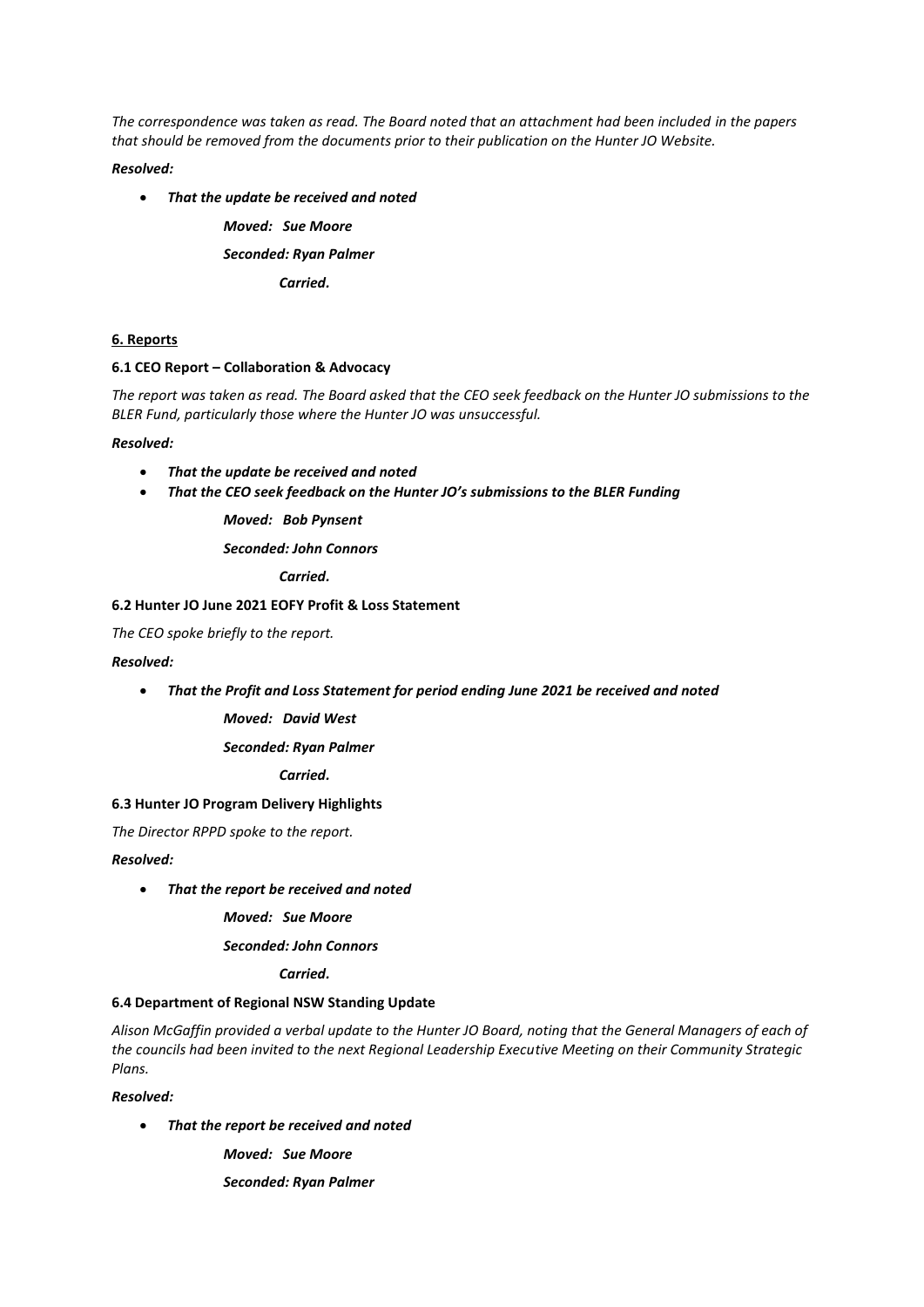#### *Carried.*

#### **6.5 Transport for NSW Advocacy Update**

*The CEO spoke briefly to the report, providing an update on advocacy conducted since the previous meeting of the Hunter JO Board.*

*Resolved:*

• *That the report be received and noted*

*Moved: Loretta Baker*

#### *Seconded: Ryan Palmer*

*Carried.*

#### **7. Items for the Hunter JO Board – For Decision**

#### **7.1 Progressing the Economic Transformation Priority in 2021-22 to 2050**

*The CEO spoke to the report. The Chair asked Sue Moore to speak to the proposed Hunter Expert Panel, as Chair of the Hunter JO's Regional Economic Transition Committee.*

#### *Resolved:*

#### *That the Board endorse that the Hunter JO;*

- *continue its advocacy and engagement on the regional transformation challenge as this remains an enduring strategic priority for the region*
- *seek to support and constructively influence the implementation of the Expert Panel and Royalties for Rejuvenation Fund, the Renewable Energy Zone, Special Activation Precinct, Catalyst Areas in the Greater Newcastle Metropolitan Plan and other relevant initiatives based on member assessments of key regional needs; and*
- *retain a primary focus on advocacy and facilitation efforts aiming to:*
	- o *secure significant private sector investment, including through the Hunter Venture Fund concept, into new industries that can reduce long term risk and create new jobs; and*  o *maintain local leadership of solutions for the Hunter.*

*Moved: Sue Moore*

# *Seconded: David West*

*Carried.*

#### **7.2 Newcastle Airport Advocacy Opportunity**

*The CEO spoke to the report.* 

*The Chair asked that the Mayor of Port Stephens declare his standing declaration of interest on matters relating to the Newcastle Airport. The Mayor of Port Stephens again flagged his standing declaration of interest for the Board to note.*

#### *Resolved:*

*That the;*

- *Hunter JO support the concept of a Regional Airport Summit to maximise the likelihood of and accelerate the delivery of regional benefits from the upgraded capacity and capability of the Airport;*
- *Hunter JO lead the delivery of a Regional Airport Summit to utilise its independence and whole-ofregion reach to demonstrate leadership and advocacy in achieving whole-of-region outcomes;*
- *Board authorise the CEO to use the OLG capacity building funding, subject to finalisation of an approved project description with OLG, to support delivery of the Summit.*

*Moved: David West*